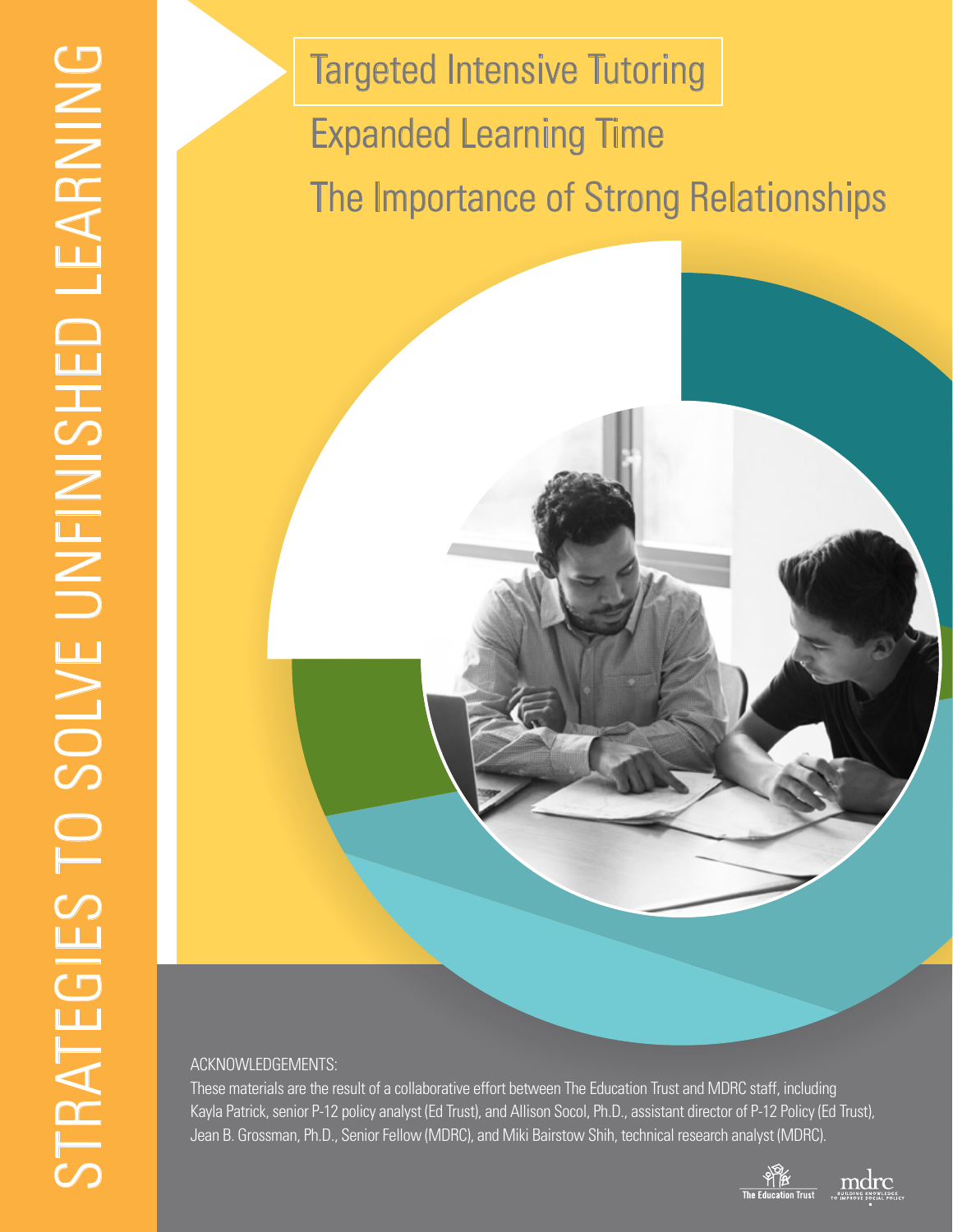## Strategies to Solve UNFINISHED LEARNING

#### WHEN THE PANDEMIC FORCED SCHOOLS ACROSS THE COUNTRY TO CLOSE THEIR DOORS IN MARCH 2020,

many district and school leaders worked quickly to plan for and address students' "unfinished learning."<sup>1</sup> How would they support students who had been exposed to content, but had not yet had a chance to master it? A [recent study](https://www.mckinsey.com/industries/public-and-social-sector/our-insights/covid-19-and-learning-loss-disparities-grow-and-students-need-help) indicated that students, on average, could experience up to five to nine months of unfinished learning by the end of June 2021. But it will be sometime before we know the true amount of unfinished learning caused by schools closing their doors.

What is certain, however, is that as the nation continues to battle this pandemic and at-home learning continues, there will be a need to help students, especially the nation's most vulnerable students, complete unfinished learning for weeks, months, and even years to come. The lack of adequate time for districts to prepare for sudden shutdowns as well as the lack of resources for many districts, especially those that are chronically underfunded, to adjust to virtual learning has exacerbated inequities for Black, Latino, and Native students and students from lowincome backgrounds.

For example, a national survey of school leaders revealed that students in high-poverty districts were expected to spend far less time on instructional activities during virtual learning than were their peers in low-poverty districts. More specifically, 24% of leaders in high-poverty districts compared to just 12% in low-poverty districts said that distance learning for elementary school students primarily involved content review rather than teaching new material.

Families, especially in communities with more students from low-income backgrounds, more English learners, and more students of color, also face many obstacles to participating in distance learning opportunities, for reasons ranging from inadequate access to technology to competing responsibilities such as jobs or childcare that limit the time available to focus on learning. It is most important to note that these inequities are not limited to the current crisis; they are longstanding.

Moving forward, educators will need to administer high-quality assessments to determine where learning must be accelerated and provide high-quality instruction to ensure students have the opportunity to reach high standards. Students will need access to opportunities, supports, and strong and supportive relationships. And targeted actions from school and district leaders and policymakers are required to ensure stretched budgets do not result in policies and practices that harm the students who face the most injustices.

The degree of unfinished learning caused by the pandemic will differ by student, subject, and grade — affecting math more than reading, younger grades more than older, and students already lacking adequate supports more than others. Research supports two ways schools can give students the opportunities and supports they need to complete unfinished learning: **targeted intensive tutoring and expanded learning time**. The Education Trust and MDRC designed the following briefs to help leaders make decisions on how to implement these strategies and where to invest resources, especially in ways that best support the country's most underserved students. We also highlight research-based interventions to **build and maintain strong relationships**: without strong relationships and connections between students and school staff, educators cannot catch students up. Finally, when evidence exists, we highlight the tradeoffs between effectiveness, affordability, and feasibility when implementing a strategy in different ways.

As we navigate these unprecedented times, it will be even more important that investments are made to grow the evidence base and evaluate the effectiveness of programs used to accelerate learning.

<sup>1.</sup>The Education Trust uses the term "unfinished learning," as opposed to "learning loss" or "learning gaps," to describe material that should have presented to students, but has not yet been mastered. The idea that learning is not complete better reflects the reality that all students can learn and "gaps" can be closed with equitable opportunities, materials, assessments, and high-quality instruction. With this phrasing, our goal is to redirect any focus on "fixing students" toward a focus on systemic changes to meet the needs of students.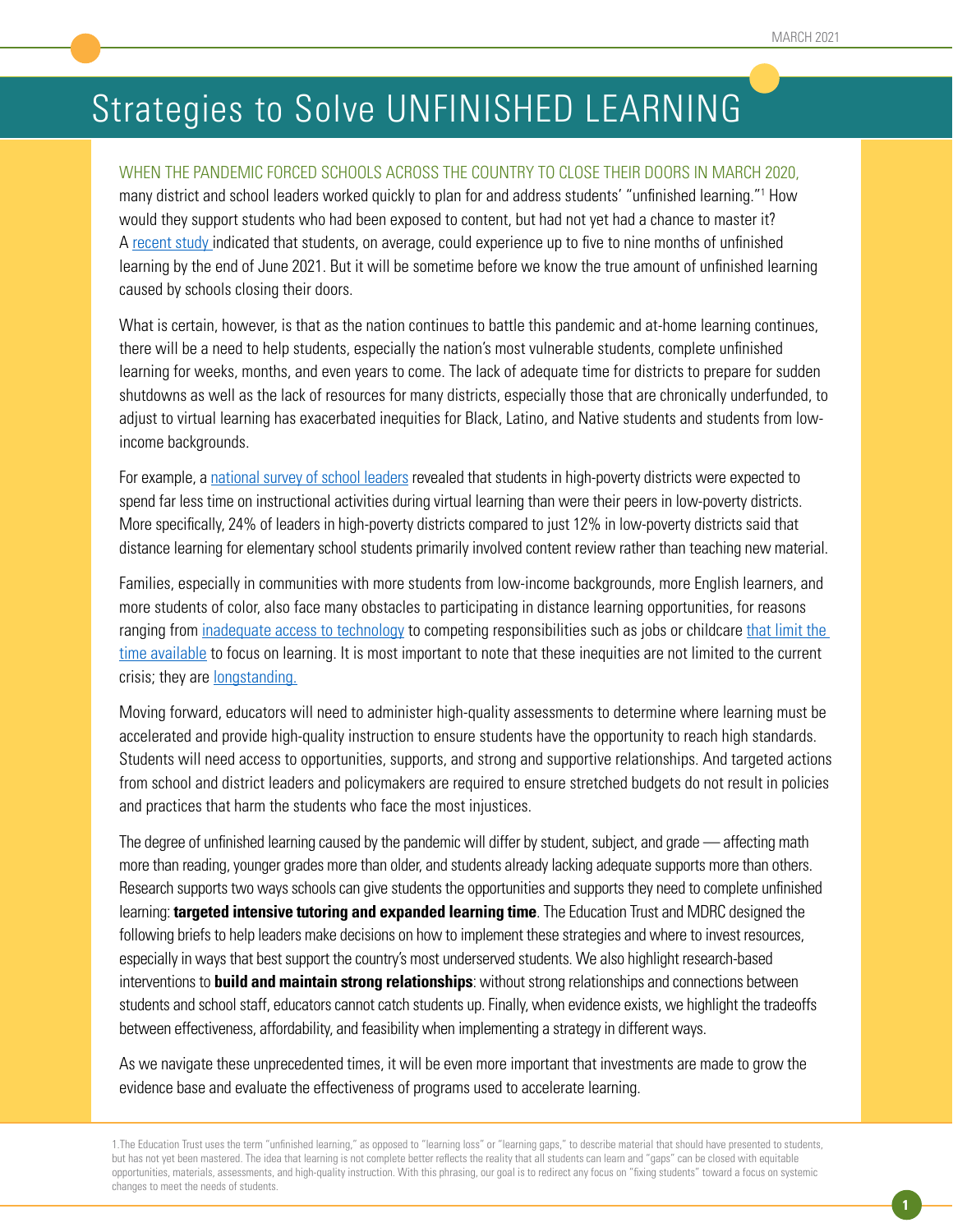# Targeted Intensive TUTORING

#### AS THE NATION CONTINUES TO BATTLE THE COVID-19 PANDEMIC AND AT-HOME LEARNING CONTINUES,

there will be a need to help students, especially the nation's most vulnerable students, complete unfinished learning for weeks, months, and even years to come.<sup>1</sup> Research shows targeted intensive tutoring can help historically underserved students to catch-up to meet high standards. District leaders should follow the research and invest in evidence-based methods to support students to get back on track.

Targeted intensive tutoring, often referred to as high-dosage tutoring, consists of having the same tutor to work over an extended period of time (e.g., all year, every school day) on academic skills, such as math or reading. In the most effective versions, an individual tutor works with one or two students at a time, using a skill-building curriculum closely aligned with the math or reading curriculum used throughout the school and targeted to the student's academic needs.

## WHAT DO WE KNOW ABOUT WHAT WORKS?

District and school leaders considering implementing targeted intensive tutoring as a strategy to help students catch-up will have to make important decisions about hiring, staffing, and training. They also will need to make decisions around grouping, scheduling, and the curriculum. With each decision, district and school leaders will have to balance what the evidence says is most effective with what is most feasible given resource constraints and local context.

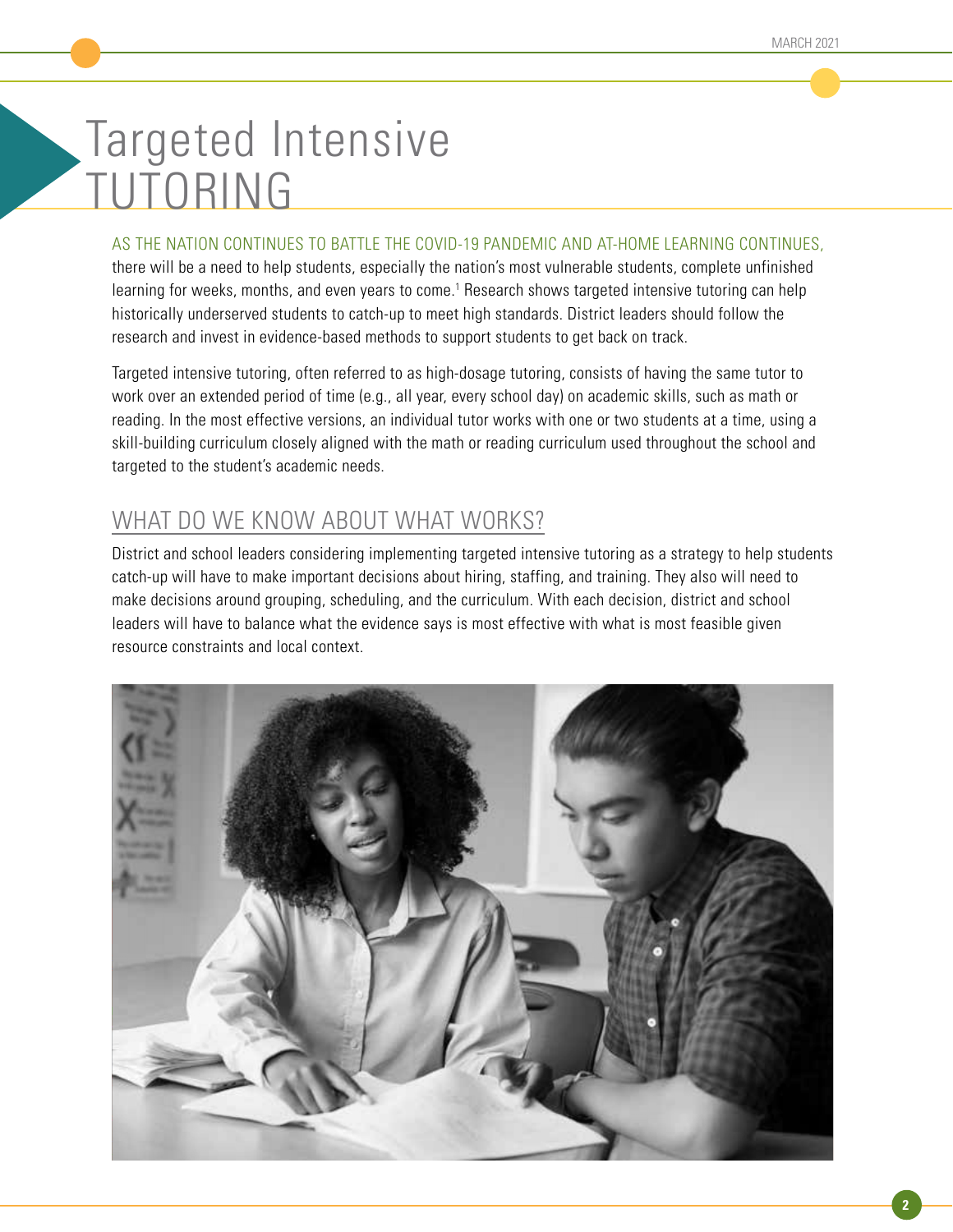## HOW EFFECTIVE IS INTENSIVE TUTORING?

*We looked at the research to help leaders navigate complicated decisions.2 The chart below shows how implementing various features of intensive tutoring impact its effectiveness.* 

| <b>Features</b>                | <b>More</b><br><b>Effective</b>                             |                                                                        |                              | <b>Less</b><br><b>Effective</b> |  |
|--------------------------------|-------------------------------------------------------------|------------------------------------------------------------------------|------------------------------|---------------------------------|--|
| <b>Tutors</b>                  | <b>Certified teachers</b>                                   | Paraprofessionals                                                      | <b>Trained</b><br>volunteers | <b>Peers</b>                    |  |
| Student:<br><b>Tutor Ratio</b> | $1-2:1$                                                     |                                                                        |                              | $3-4:1$                         |  |
| Curriculum                     | Skill-building<br>curriculum                                |                                                                        |                              | <b>Homework</b><br>help         |  |
| Training and<br>Supervision    | Pre-service & ongoing<br>training & supervision             | Pre-service training<br>& a single additional<br>supplemental training | Pre-service<br>training only | No training                     |  |
| Location                       | During the school day<br>complementing the<br>regular class | During the school<br>day substituting for<br>the regular class         |                              | After school/<br>out of school  |  |
| How often &<br>How Long        | All year, every school day<br>for an hour                   |                                                                        |                              | Partial<br>year                 |  |
| Target<br>Population           | Younger<br>students                                         |                                                                        |                              | Older<br>students               |  |

## CRITICAL QUESTIONS FOR LEADERS:

#### **Which students benefit most?**

*Targeted intensive tutoring is effective for all students*, but research shows that younger students benefit the *most. The research also shows:*

- Targeted intensive tutoring is very effective for pre-K and kindergarteners, since a month of teaching advances a child's learning so much at that age.<sup>3</sup>
- Although younger children make the most gains, targeted intensive tutoring **can also be effective for middle and high school students**. 4
- At its most effective, **targeted intensive tutoring can double the amount of learning** students typically gain during the school year. 5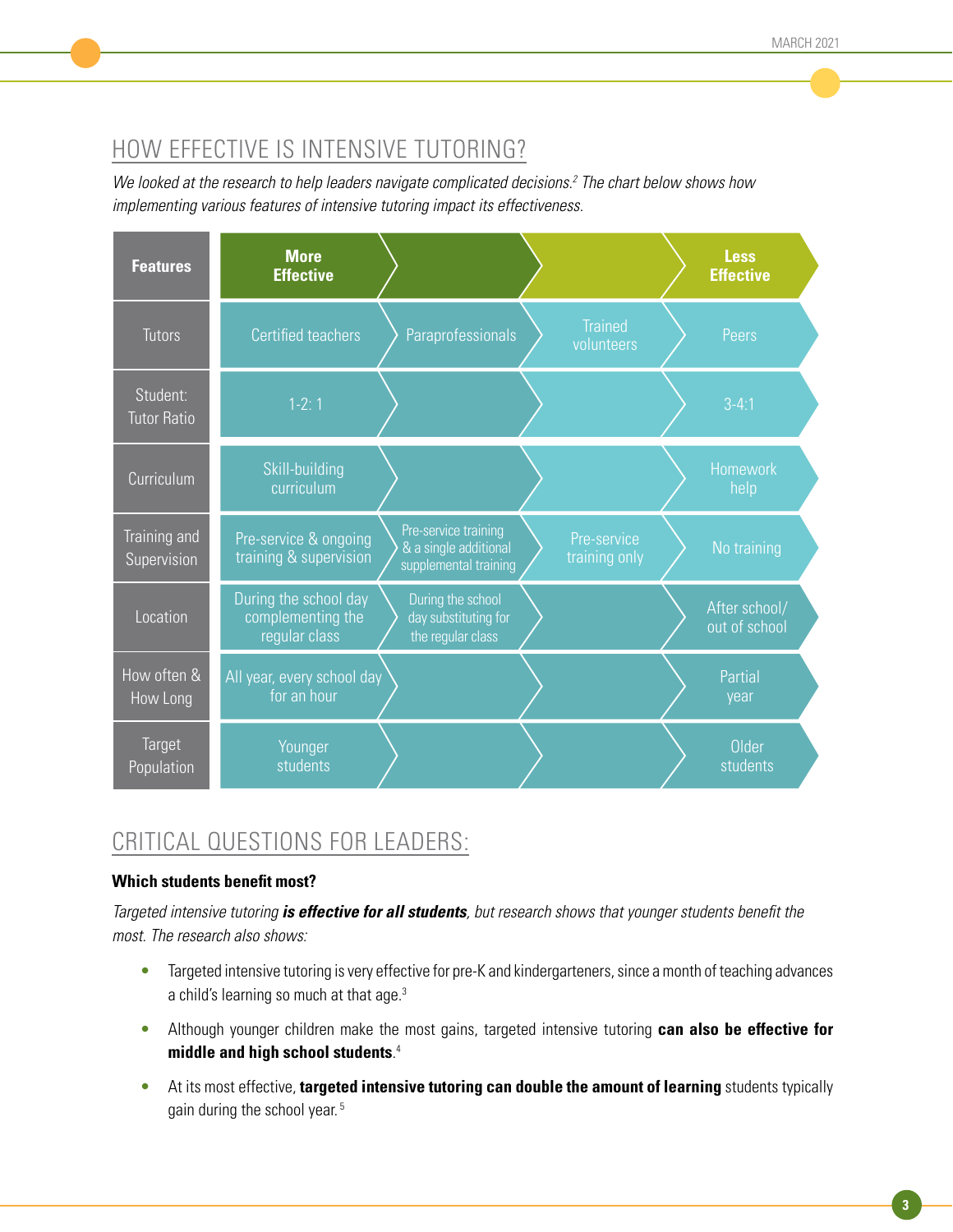#### **Who should take on tutoring responsibilities?**

*The most effective tutors are teachers or those with the most experience and training. The research also shows:*

- **Tutors with more experience or training** in teaching or working with young people are the most effective.<sup>6</sup>
- **Paraprofessionals** (non-teachers who are hired, often full time, and trained for the job) are almost **85% as effective as teachers**, while being less expensive.<sup>7</sup> **AmeriCorps members** can have a positive impact on students' attendance and academic outcomes, when they are well trained and use an asset-based model to focus on students' social-emotional development, academics, and creating an inclusive environment.<sup>8</sup>
- **•** In general, **volunteers are half as effective as paraprofessionals**.<sup>9</sup> However, volunteers also are the least expensive tutors.
- Volunteer attendance can especially be an issue for volunteering college students.<sup>10</sup>

#### **How many students should be placed with a tutor at a time?**

Research shows that two students per tutor is the most efficient and effective way to accelerate learning. Also, it *shows no more than four students should be placed with a tutor at a time. The research also shows:*

- One student per tutor allows for individualized instruction, but [Match Corps](https://www.matcheducation.org/join/match-corps/), for example, found that the **tutor's time can be used more efficiently by placing two students with a tutor at a time**. 11
- When there are more students who need individualized tutoring than there are tutors, some schools have placed three or four students with a single tutor. However, without specialized training, **it can be more challenging to effectively and positively manage behavior with groups of three to four students.**<sup>12</sup>
- Therefore, **it is even more important to ensure tutors with larger groups have high-quality, positive classroom management training**.

#### **What kind of training and materials should schools provide?**

*The curriculum used during intensive targeted tutoring should be aligned to the curriculum used throughout the school. Tutors who are less familiar with the curriculum should receive ongoing training and support from more*  experienced educators. As always, the curriculum and instructional materials must be aligned to high standards, *appropriately challenging for students' grade level, and be culturally sustaining.13 The research shows:*

- All tutors should **be trained to appropriately adjust the lesson to match a student's level of understanding and be trained to use materials in culturally sustaining ways**. 14
- Tutors who are less familiar with teaching and who have less training can **benefit from more specific directions like a highly structured curriculum, which can help them effectively present material.**<sup>15</sup>
- Tutors who are not teachers and who have received the least amount of training **should be adequately supported by more experienced educators**. 16
- All tutors should receive pre-service training that covers the goals of the curriculum, strategies for managing individual or small tutoring sessions, as well as instructions around key program features and guidelines. **Training should also ensure that tutors build relationships with students and setting high expectations early on**. 17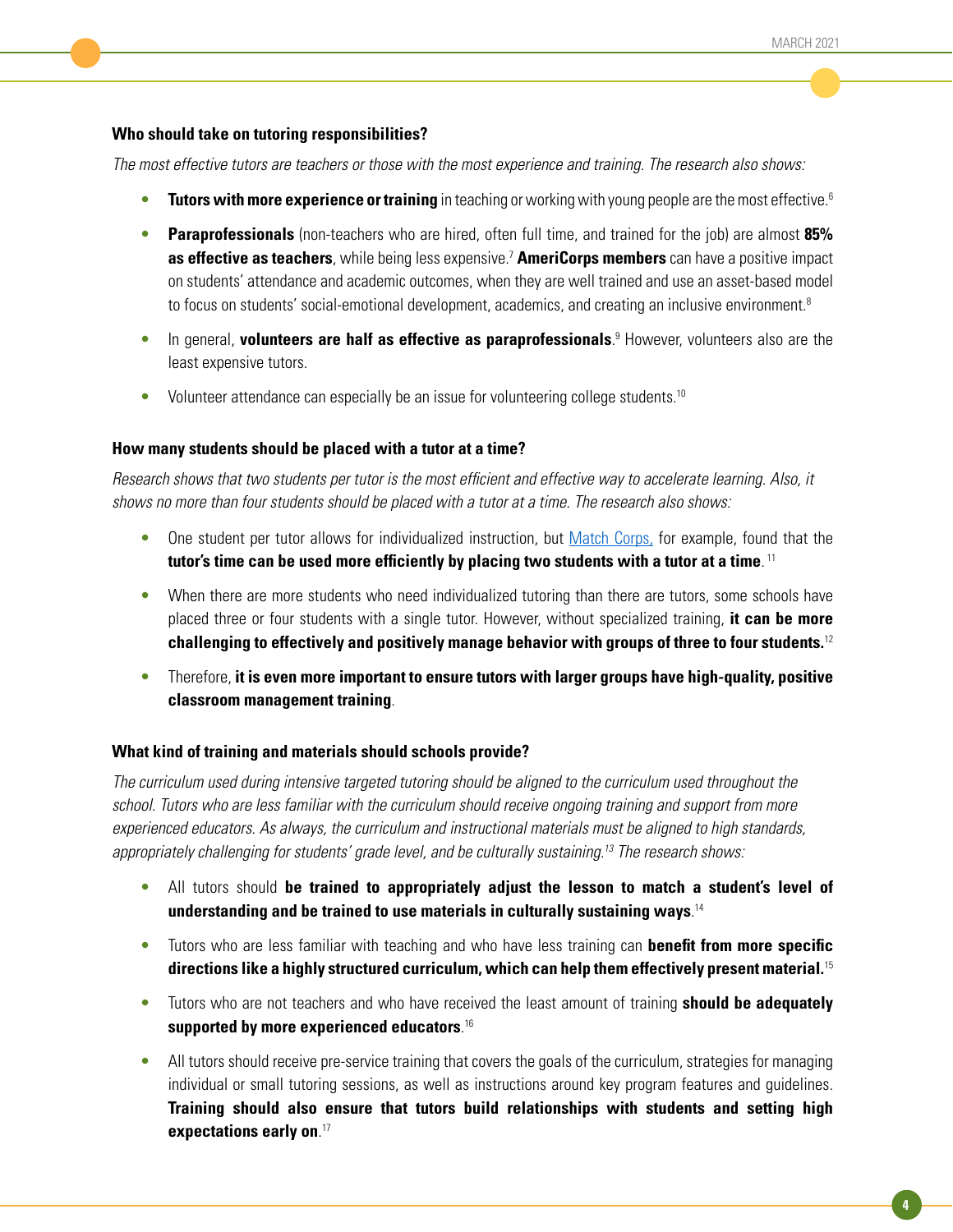- $\bullet$  It also is helpful to provide tutors who are teachers some training on the specific goals of the curriculum.<sup>18</sup>
- Throughout the course of tutoring programs, **ongoing training and individual coaching should be used to strengthen tutors' curriculum delivery**. 19

#### **When should educators tutor students?**

*Intensive targeted tutoring may require adjusting the school day schedule. Educators should tutor students during block of times when students do not have core classes like math or reading. But it is important for students to engage in elective courses and have an adequate break or lunch period – students who perceive tutoring as a punishment may disengage. The research shows:*

- Tutoring done outside the school day is about **two-thirds as effective as that held during the typical school day**. 20
- School-day pull-out programs are **less effective than if the tutoring is in addition to the regular math or reading class**.
- If the tutoring sessions are after school (and thus voluntary), **attendance may be strong for elementary school students (because it is serves as childcare for the parent), but attendance is more challenging for older students.**<sup>21</sup>

#### **How often should students have tutoring sessions?**

Students should receive tutoring frequently and regularly throughout the school year. All students who have not yet *mastered math and reading standards should receive intensive targeted tutoring. Research also shows:*

• Providing **more tutoring** sessions positively increases impact.<sup>22</sup>

#### **Resources are limited. Which subject should tutors prioritize?**

All students who have not yet mastered math and reading standards should receive intensive targeted tutoring. But *schools without the resources to provide tutoring in math and reading should consider prioritizing providing intensive targeted tutoring in math. This is because students are more likely to experience* more unfinished learning in math*. It is also worth noting that successful completion of high school math courses [increases earnings for students of color.](https://scholar.harvard.edu/files/joshuagoodman/files/w23063.pdf) Research also shows:*

- **Students in grades 2-12 benefit most from tutors who focus on math, although reading tutoring also has positive effects**. impact of reading tutoring is greatest for students in pre-K to first grade.<sup>23</sup>
- Intensive tutoring in math helped high school students to **improve grades in other courses too**.<sup>24</sup>
- Little is known about the effectiveness of intensive tutoring in the virtual setting, however, a research study found that a virtual tutoring program that offered 30-45 minutes of tutoring a week improved literacy.25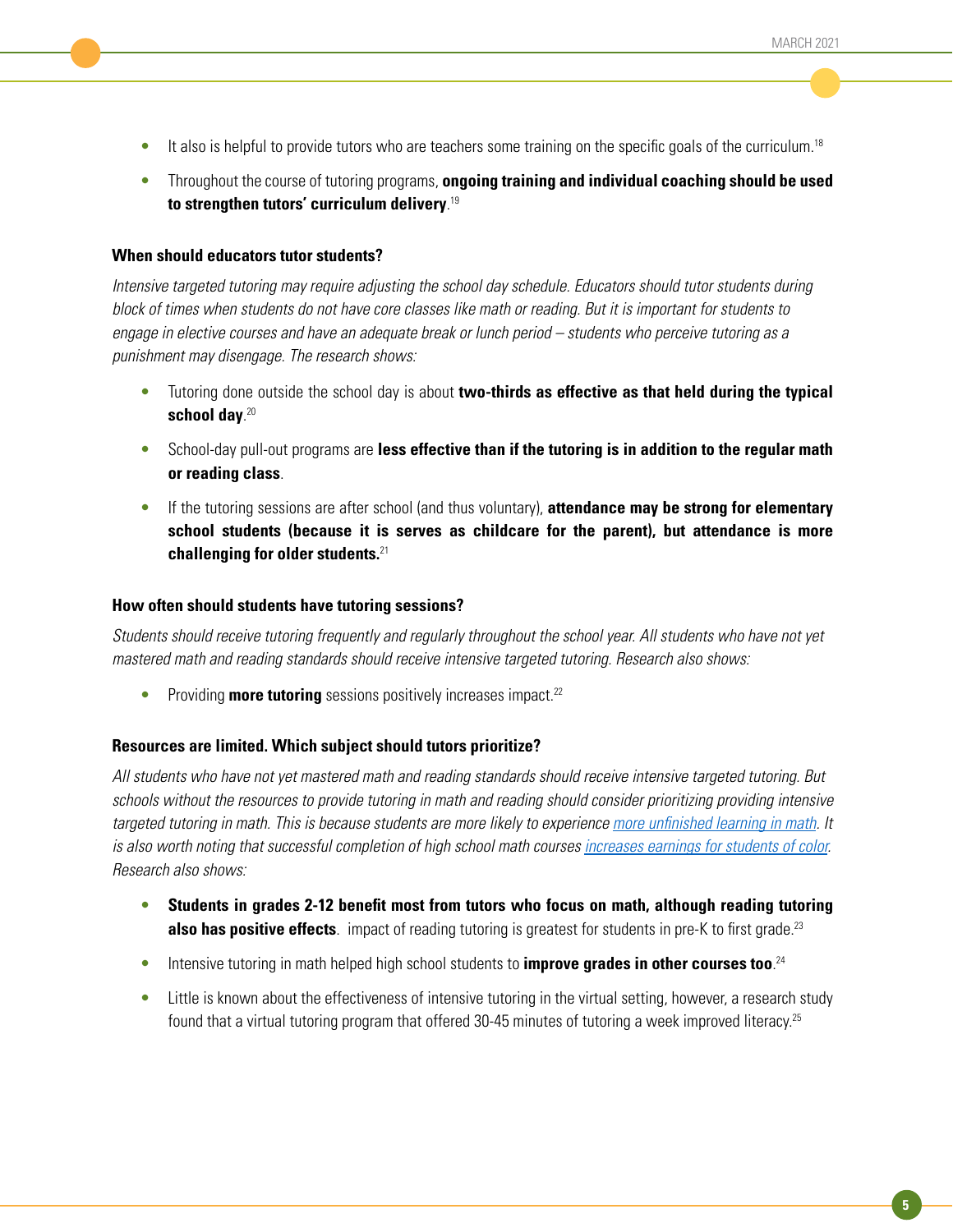## PROMISING PRACTICES

## *New York City High Dosage Tutoring Middle School Pilot in Reading*

In New York City, 1,700 students across 60 public schools participated in a randomized experiment to test the effectiveness of intensive tutoring. Middle school students who were identified as readers in need of support were put into groups of four and received 45 to 60 minutes of daily tutoring with a trained and supervised paraprofessional educator. The tutors used a tailored reading curriculum centered on high-interest chapter books (fiction and non-fiction) that were appropriate for the students' reading level. After attending an average of 67 days of tutoring, students gained an additional month or two worth of learning in reading. Although the program has positive effects, it is costly (\$2,500 per participant).<sup>26</sup>

## *Saga*

During the course of this program, two students met with one tutor during a one-hour daily tutoring session as part of their regular class schedule. Tutoring sessions split instructional time evenly between reviewing foundational skills based on the unfinished learning of individual students and working through the content of the students' current math classes. These tutoring sessions occurred during the typical school day and replaced either a second period of math or an elective course. A [recent study](https://www2.nber.org/papers/w28531) found that the program doubled, or even tripled, how much math students learned in a year and that the benefits for students persisted at least one or two years after tutoring.<sup>27</sup>

## *Reading Partners*

Reading Partners is a one-on-one tutoring program to help students in kindergarten through fourth grade who have been identified as experiencing two years of unfinished learning in reading. Over the last two decades, the program has expanded to serve over 60,000 students in 400 schools in 80 districts. Trained volunteers and AmeriCorps members tutor struggling readers in elementary schools serving students from low-income backgrounds. Tutors are trained on curriculum, trauma informed responses, and anti-bias practices before meeting with students. Students are placed with an individual tutor twice a week for 45 minutes each session. Each reading partner volunteer tutor receives a scripted curriculum and ongoing support from a more experienced tutor.

Reading Partners assesses student progress three times during the school year and surveys teachers twice each year to ensure high-quality instruction. Evaluations show that these tutoring sessions added an additional one and a half to two months of growth in literacy. Studies also show that this program may be particularly effective for the lowest achieving students, as the students that started the program in the lowest quartile experienced double the impact. Reading Partners charges schools \$320 per student. The school provides in-kind resources (primarily space) of about \$390 per student. Although the program has faced challenges such as attendance of tutors and retention of students, it has been shown to have a positive impact.<sup>28</sup>

While students are learning from home, Reading Partners has continued tutoring in a virtual setting. The program has also increased outreach to communities and families by incorporating virtual home visits, texting literacy tips, and providing literacy workshops for caregivers.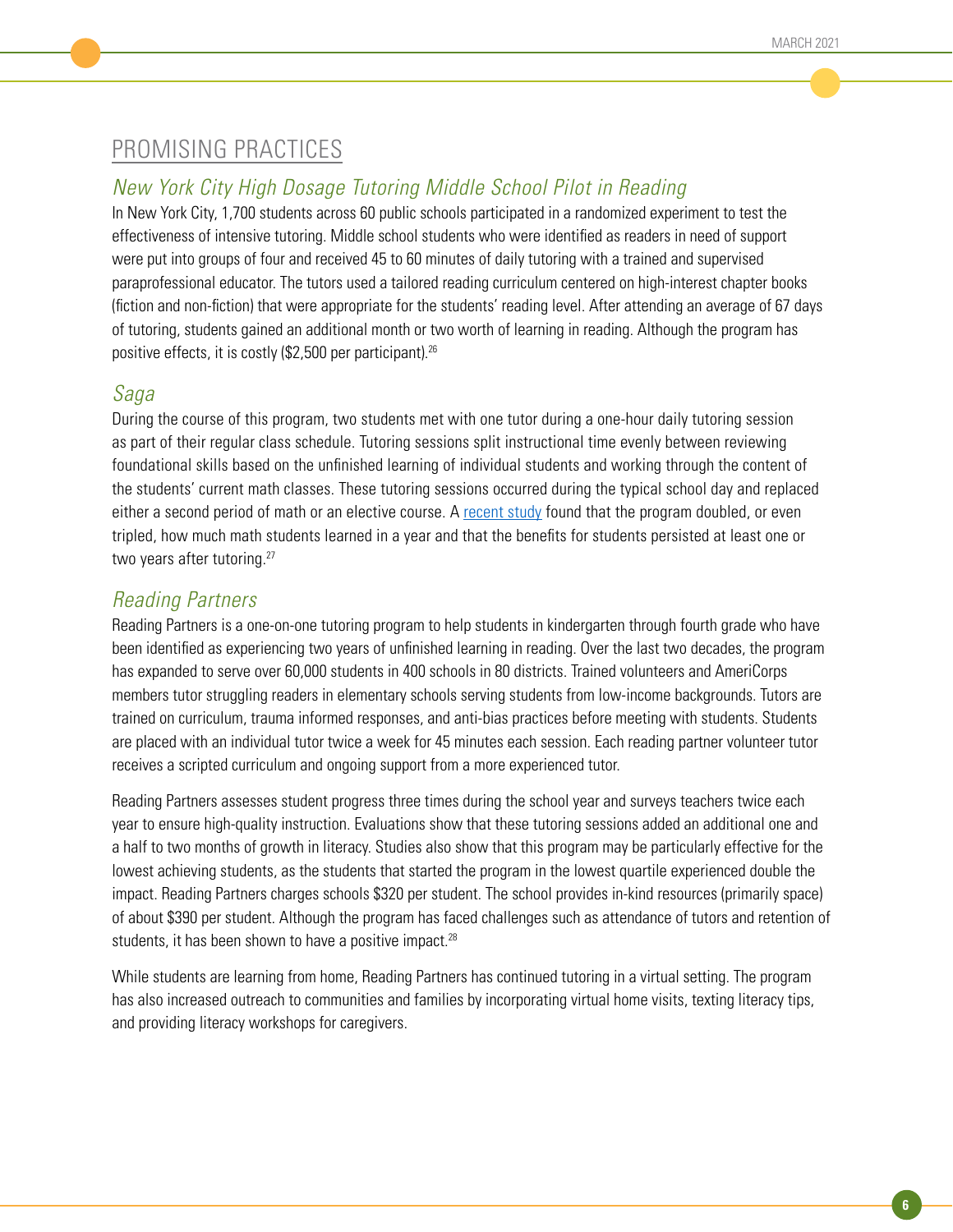## *Targeted Reading Intervention*

Targeted Reading Intervention (TRI) is a one-to-one tutoring model to support early readers, especially in rural schools. Classroom teachers work individually with developing readers in kindergarten and first grade for 15 minutes each day, focusing on oral language, decoding, writing, comprehension, vocabulary, and fluency skills. Research shows that the program has a significant positive impact on students' phonological awareness and vocabulary. University-based instructional coaches use webcam technology to train and provide ongoing support to teachers, highlighting how training could be delivered electronically while learning is remote and for isolated, rural communities.<sup>29</sup>

## *Number Rockets*

Number Rockets is a tutoring intervention for first graders experiencing unfinished learning in math. Students are placed in groups of 2-3 students, three times a week for 40-minute sessions during the school day (30 minutes of scripted instruction and 10 minutes of practice) for 17 weeks. These sessions do not replace but supplement students' core math classes. In preparation for tutoring sessions, tutors receive one day of training that typically costs schools and districts \$1,500 per tutor and an additional two-hour training after that. Tutor training workshops include program information, an overview of background research and theory, trainer modeling, practice, and observations. The evaluation of this program has found it to be [very effective for students](https://www.researchgate.net/profile/Russell_Gersten/publication/273279512_Intervention_for_First_Graders_With_Limited_Number_Knowledge/links/583c734a08ae1ff45982ff7d/Intervention-for-First-Graders-With-Limited-Number-Knowledge.pdf) who have yet to master math concepts. It is important to note that most of the tutors during this evaluation period held a teaching certificate (66%), and even more (77%) of the tutors were retired or substitute teachers.30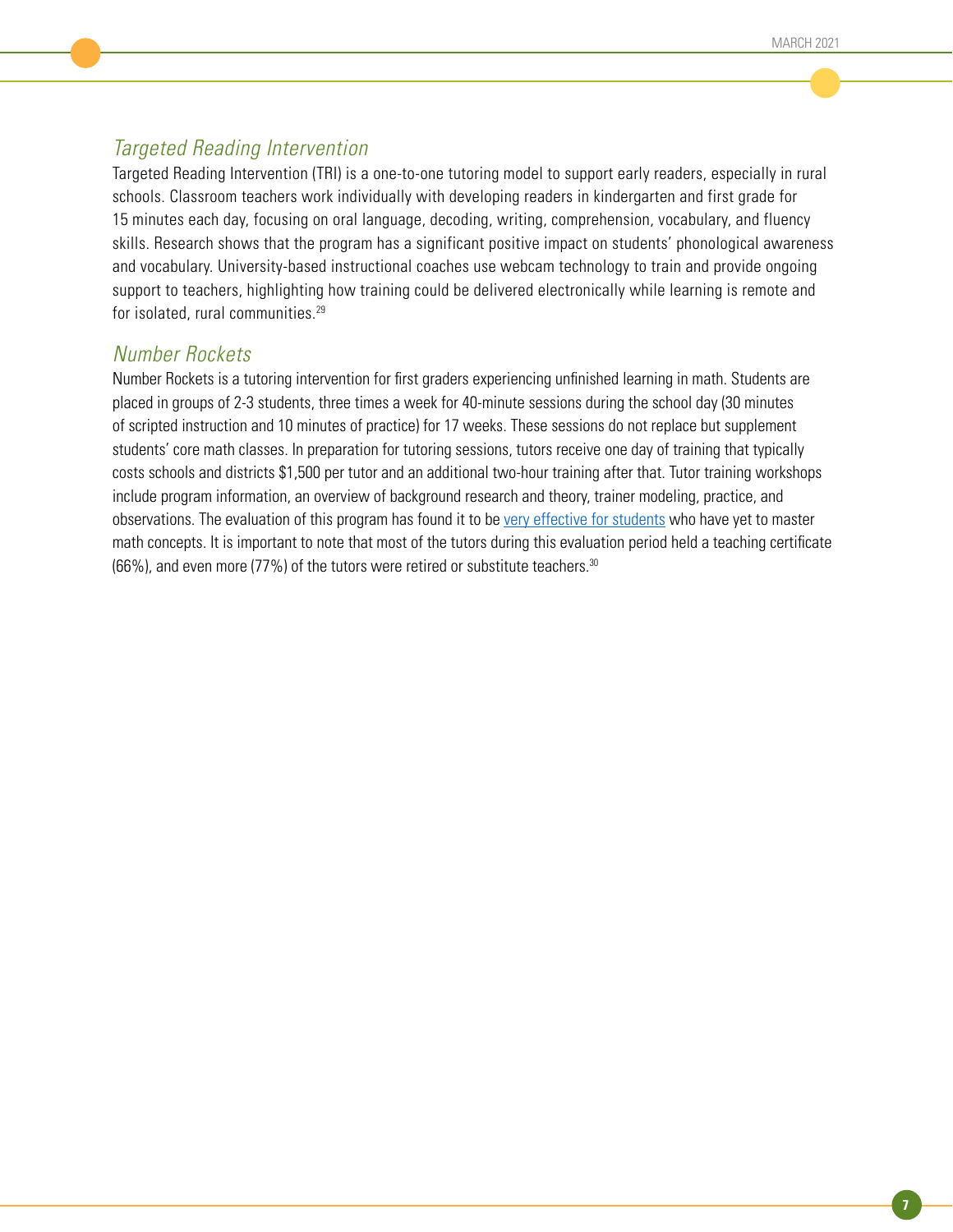## ENDNOTES

- 1. The term "unfinished learning" is used to more positively describe the content that should have been covered but has not yet been mastered. The Education Trust uses this term to highlight the need for a mindset shift –all students can learn and "gaps" can be closed with equitable opportunities, materials, assessments and high-quality instruction. Instead of focusing on negatives like "lost learning" and "gaps," this term aims to highlight the continued need for growth and systemic changes.
- 2. The brief heavily uses the findings of a very recent meta-analysis of all high quality evaluations of tutoring programs: Nickow, Andre, Philip Oreopoulos, and Vincent Quan. "The impressive effects of tutoring on prek-12 learning: A systematic review and meta-analysis of the experimental evidence." NBER Working Paper w27476 (2020). This study allows us to discuss the relative effectiveness of different practices. If not otherwise noted, findings have been pulled from this comprehensive study.
- 3. Nickow, et al., 2020; Bloom, Howard S., Carolyn J. Hill, Alison Rebeck Black, and Mark W. Lipsey. "Performance trajectories and performance gaps as achievement effect-size benchmarks for educational interventions." Journal of Research on Educational Effectiveness 1, no. 4 (2008): 289-328.
- 4. Nickow, et al., 2020; Fryer Jr, R. G., & Howard-Noveck, M. (2020). Highdosage tutoring and reading achievement: Evidence from New York City. Journal of Labor Economics, 38(2), 421-452; Kraft, Matthew A. (2015) How to Make Additional Time Matter: Integrating Individualized Tutorials into an Extended Day, Education Finance and Policy, MIT Press, 10:1, 81-116; Roseanna Ander, Jonathan Guryan, and Jens Ludwig (2016) Improving Academic Outcomes for Disadvantaged Students: Scaling Up Individualized Tutorials, the Hamilton Project, The Brookings Institution, March 2016.
- 5. Ander, Roseanna, Jonathan Guryan, and Jens Ludwig. "Improving academic outcomes for disadvantaged students: Scaling up individualized tutorials." Washington DC: The Brookings Institution (2016).
- 6. Nickow, et al., 2020.
- 7. Nickow, et al., 2020.
- 8. Balfanz, Robert, and Vaughn Byrnes. "Connecting Social-Emotional Development, Academic Achievement, and On-track Outcomes." (2020). The Everyone Graduates Center. John Hopkins University School of Education.
- 9. Nickow, et al., 2020.
- 10. Grossman, Jean Baldwin, and Kathryn Furano. "Making the most of volunteers." *Law and contemporary problems* 62, no. 4 (1999): 199-218.; Herrera, Carla, Jean Baldwin Grossman, Tina J. Kauh, and Jennifer McMaken. Mentoring in schools: An impact study of Big Brothers Big Sisters school-based mentoring. *Child development* 82, no. 1 (2011): 346-361.
- 11. Ander, et. al, 2016.
- 12. Garcia, Ivonne, Jean Baldwin Grossman, Carla Herrera, Marissa Strassberger, Michelle Dixon, and Leigh Linden. "Aiming Higher: Assessing Higher Achievement's Out-of-School Expansion Efforts." MDRC (2020).
- 13. Garcia, et al., 2020.
- 14. Garcia, et al., 2020; Redd, Zakia, Christopher Boccanfuso, Karen Walker, Daniel Princiotta, Dylan Knewstub, and Kristin Moore. "Expanding time for learning both inside and outside the classroom: A review of the evidence base." Child Trends (2012).
- 15. Ritter, Gary W., Joshua H. Barnett, George S. Denny, and Ginger R. Albin. "The effectiveness of volunteer tutoring programs for elementary and middle school students: A meta-analysis." *Review of Educational Research* 79, no. 1 (2009): 3-38; Jacob, Robin, Catherine Armstrong, and Jacklyn Willard. "Mobilizing volunteer tutors to improve student literacy: Implementation, impacts, and costs of the Reading Partners Program." MDRC (2015).
- 16. Grossman, Jean Baldwin, Furano, Kathryn (2002) Making the Most of Volunteers, Philadelphia PA: Public/Private Ventures Brief; Garcia et al., 2020.
- 17. Garcia et al., 2020; Roehlkepartain, E. C., Kent Pekel, A. K. Syvertsen, Jenna Sethi, T. K. Sullivan, and P. C. Scales. "Relationships first: Creating connections that help young people thrive." Minneapolis, MN: Search Institute (2017): 1-20.
- 18. Garcia et al., 2020.
- 19. Garcia et al., 2020.
- 20. Nickow et al., 2020. This finding may be due to the use of certified teachers during school day tutoring sessions.
- 21. Grossman, J.B., Marilyn Price, Veronica Fellerath, Linda Jucovy, Laurie Kotloff, Rebecca Raley and Karen Walker (2002) Multiple Choices After School: Findings from the Extended-Service Schools Initiative, Philadelphia PA: Public/Private Ventures Report.